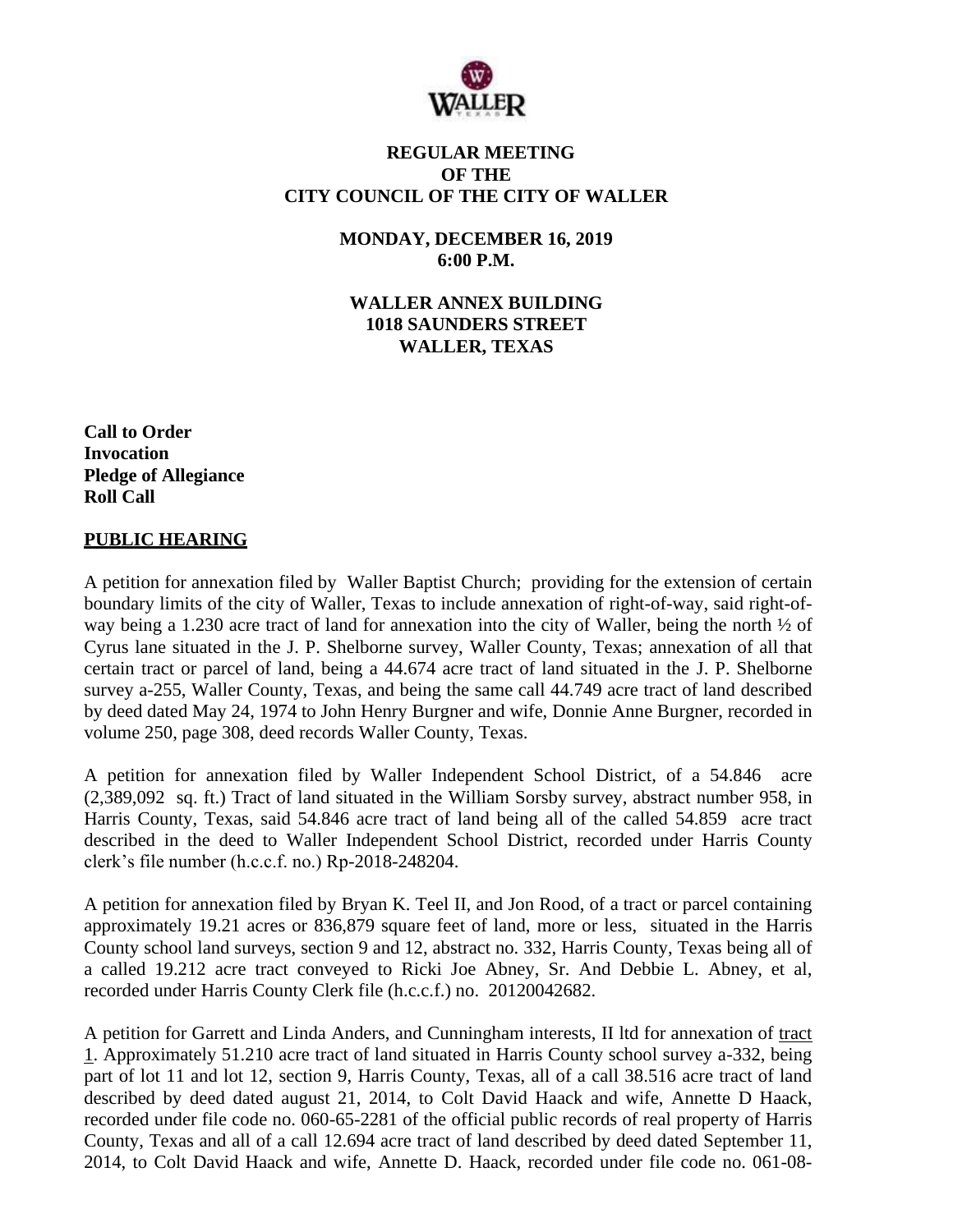1088 of the official public records of real property of Harris County, Texas said 38.516 acres and 12.694 acres being part of a call 70.801 acre tract of land described by deed dated November 3, 1999, to A.J. Foyt, Jr. Recorded under clerk's file no. U071611, official public records of real property of Harris County, Texas and tract 2. An approximately 4.047-acre tract of land, situated in lot 12, section 9, of the Harris County school land survey, abstracted number 322, of Harris County, Texas.

A petition for annexation filed by Lloyd Cunningham for and on behalf of Cunningham interest II, ltd for annexation of all of that certain tract or parcel containing approximately 19.593 acres of land in the Harris County school land survey, a-332, Harris County, Texas, being the residue of a tract which was called 70.801 acres and conveyed from Shirley Huenefeld Balusek, et al. To A.J. Foyt, Jr. By an instrument of record in clerks file #u071611, of the Harris county official public records, (hcopr), and a portion of lot 11 and lot 12, section 9, Harris County school lands.

## **CLOSE PUBLIC HEARING**

# **PRESENTATION**

Presentation by G&G Engineering and Consulting regarding Field Store Road Multi- Family Plan.

# **COMMUNICATIONS FROM THE PUBLIC**

Please fill out a "Citizen Registration Card" form to address the Council. Turn in the form prior to Communications from the Public to the City Secretary. Speakers are limited to three minutes. The purpose of this item is to allow the public an opportunity to address the Mayor and City Council on issues that are not on the agenda. The Council cannot act but may refer this item to a department head or direct that this item be placed on a future regular Council agenda.

Any interested person may appear before City Council to speak on an item on the agenda. Before the start of the meeting, the person must request such appearance in writing and identify the agenda item on which he/she wishes to speak. The person will be called to speak when the agenda item comes before City Council for discussion or action. Comments are limited to 3 minutes.

## **CONSENT AGENDA ITEMS**

This agenda consists of non-controversial or "housekeeping" items required by law. Items may be removed from the Consent Agenda by any Councilmember making such a request prior to a motion and vote on the Consent Agenda.

- 1. Approval of Minutes for November 18, 2019 Regular Meeting.
- 2. Approval of Minutes for November 19, 2019 Special Meeting.
- 3. Approval to move January City Council meeting to January 21, 2020.
- 4. Approval of City of Waller 2020 Pay/ Holiday calendar.
- 5. Approval of **Ordinance #550** amending the City of Waller's Budget for the fiscal year beginning October 1, 2018 and ending September 30, 2019 as adopted by **Ordinance #548** for adjustments to the General Fund, Water/ Sewer and Gas Funds.

## **REGULAR AGENDA ITEMS**

6. Discussion and possible action regarding **Ordinance# 551**, approving an annexation filed by Waller Baptist Church; providing for the extension of certain boundary limits of the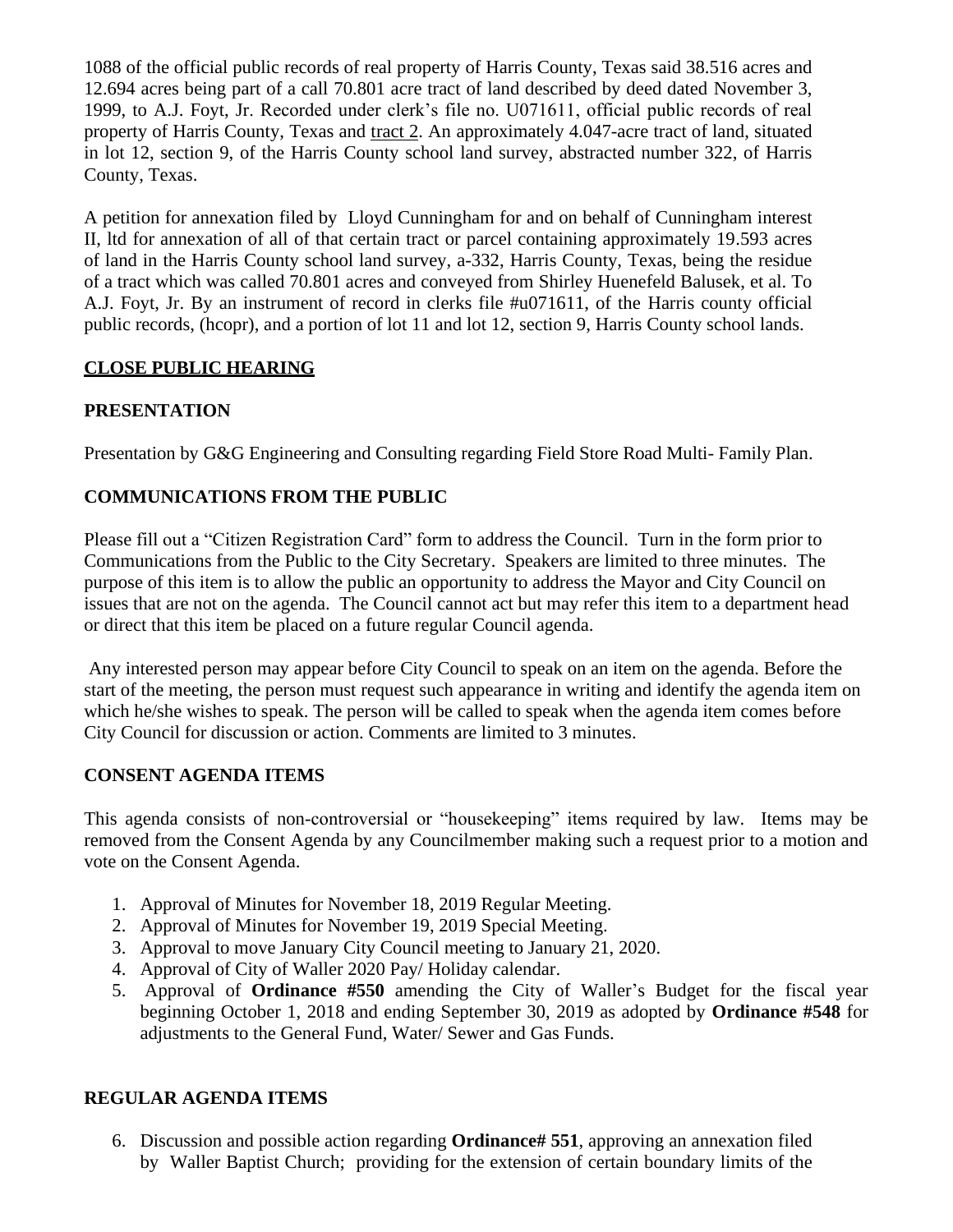city of Waller, Texas to include annexation of right-of-way, said right-of-way being a 1.230 acre tract of land for annexation into the city of Waller, being the north ½ of Cyrus lane situated in the J. P. Shelborne survey, Waller County, Texas; annexation of all that certain tract or parcel of land, being a 44.674 acre tract of land situated in the J. P. Shelborne survey a-255, Waller County, Texas, and being the same call 44.749 acre tract of land described by deed dated May 24, 1974 to John Henry Burgner and wife, Donnie Anne Burgner, recorded in volume 250, page 308, deed records Waller County, Texas

- 7. Discussion and possible action regarding **Ordinance # 552**, approving a petition for annexation filed by Waller Independent School District, of a 54.846 acre (2,389,092 sq. ft.) Tract of land situated in the William Sorsby survey, abstract number 958, in Harris County, Texas, said 54.846 acre tract of land being all of the called 54.859 acre tract described in the deed to Waller Independent School District, recorded under Harris County clerk's file number (h.c.c.f. no.) Rp-2018-248204.
- 8. Discussion and possible action regarding **Ordinance # 553**, approving a petition for annexation filed by Bryan K. Teel II, and Jon Rood, of a tract or parcel containing approximately 19.21 acres or 836,879 square feet of land, more or less, situated in the Harris County school land surveys, section 9 and 12, abstract no. 332, Harris County, Texas being all of a called 19.212 acre tract conveyed to Ricki Joe Abney, Sr. And Debbie L. Abney, et al, recorded under Harris County Clerk file (h.c.c.f.) no. 20120042682.
- 9. Discussion and possible action regarding **Ordinance# 554**, approving a petition for Garrett and Linda Anders, and Cunningham interests, II ltd for annexation of tract 1. Approximately 51.210 acre tract of land situated in Harris County school survey a-332, being part of lot 11 and lot 12, section 9, Harris County, Texas, all of a call 38.516 acre tract of land described by deed dated august 21, 2014, to Colt David Haack and wife, Annette D Haack, recorded under file code no. 060-65-2281 of the official public records of real property of Harris County, Texas and all of a call 12.694 acre tract of land described by deed dated September 11, 2014, to Colt David Haack and wife, Annette D. Haack, recorded under file code no. 061-08-1088 of the official public records of real property of Harris County, Texas said 38.516 acres and 12.694 acres being part of a call 70.801 acre tract of land described by deed dated November 3, 1999, to A.J. Foyt, Jr. Recorded under clerk's file no. U071611, official public records of real property of Harris County, Texas and tract 2. An approximately 4.047-acre tract of land, situated in lot 12, section 9, of the Harris County school land survey, abstracted number 322, of Harris County, Texas.
- 10. Discussion and possible action regarding **Ordinance # 555**, approving a petition A petition for annexation filed by Lloyd Cunningham for and on behalf of Cunningham interest II, ltd for annexation of all of that certain tract or parcel containing approximately 19.593 acres of land in the Harris County school land survey, a-332, Harris County, Texas, being the residue of a tract which was called 70.801 acres and conveyed from Shirley Huenefeld Balusek, et al. To A.J. Foyt, Jr. By an instrument of record in clerks file #u071611, of the Harris county official public records, (hcopr), and a portion of lot 11 and lot 12, section 9, Harris County school lands.